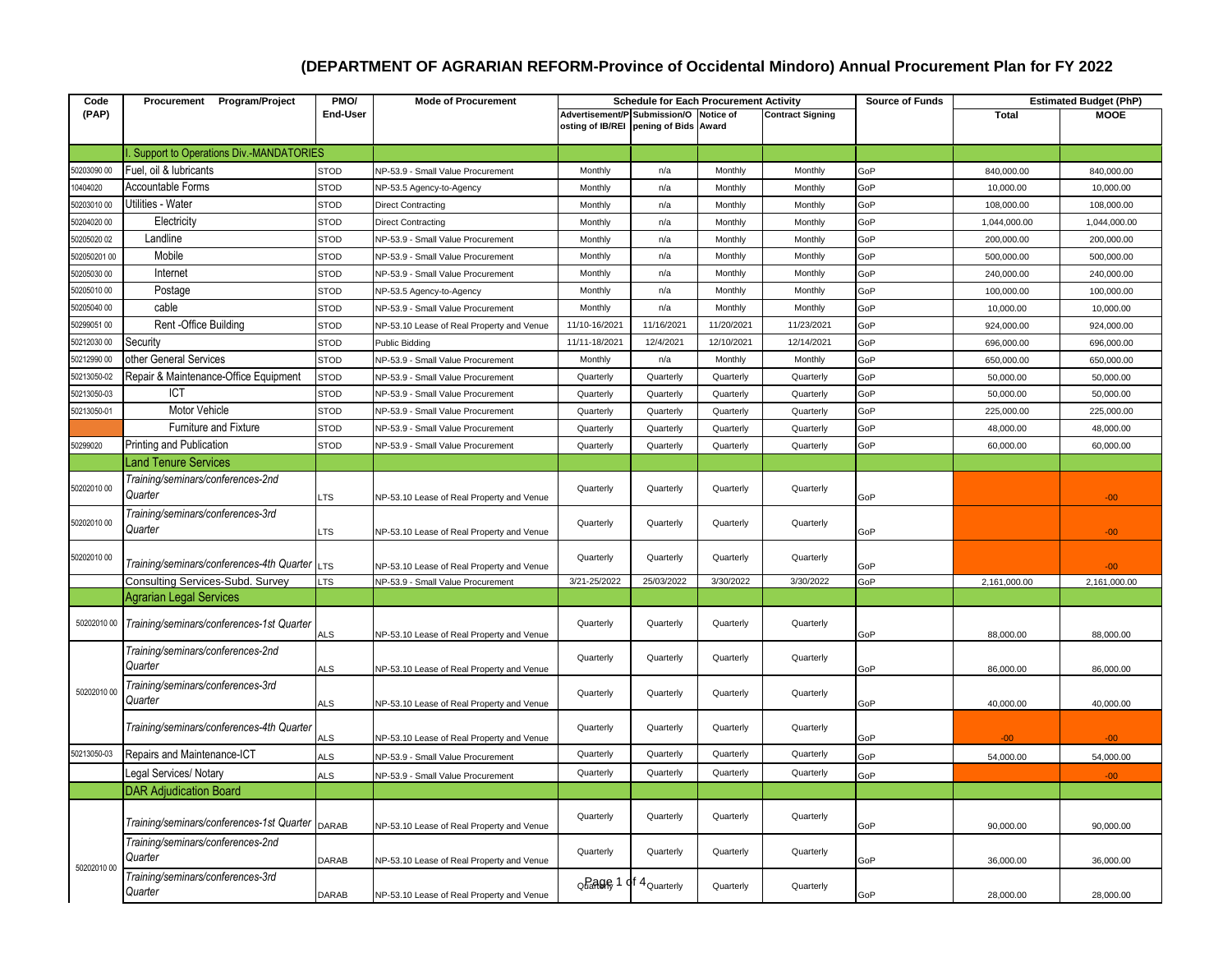| $_{\rm co}$    | Remarks<br>(brief description of<br>Program/Activity/Project) |
|----------------|---------------------------------------------------------------|
|                |                                                               |
| $-00$          |                                                               |
| $-00$          |                                                               |
| $-00$          |                                                               |
| $-00$          |                                                               |
| $-00$          |                                                               |
| $-00$          |                                                               |
| $-00$          |                                                               |
| $-00$<br>$-00$ |                                                               |
| $-00$          |                                                               |
| $-00$          |                                                               |
| $-00$          |                                                               |
| $-00$          |                                                               |
| $-00$          |                                                               |
| $-00$          |                                                               |
| $-00$          |                                                               |
| $-00$          |                                                               |
|                |                                                               |
| $-00$          |                                                               |
| $-00$          |                                                               |
| $-00$          |                                                               |
| $-00$          |                                                               |
|                |                                                               |
| $-00$          |                                                               |
| $-00$          |                                                               |
| $-00$          |                                                               |
| $-00$          |                                                               |
| $-00$          |                                                               |
| $-00$          |                                                               |
|                |                                                               |
| $-00$          |                                                               |
| $-00$          |                                                               |
| $-00$          | Page 2 of 4                                                   |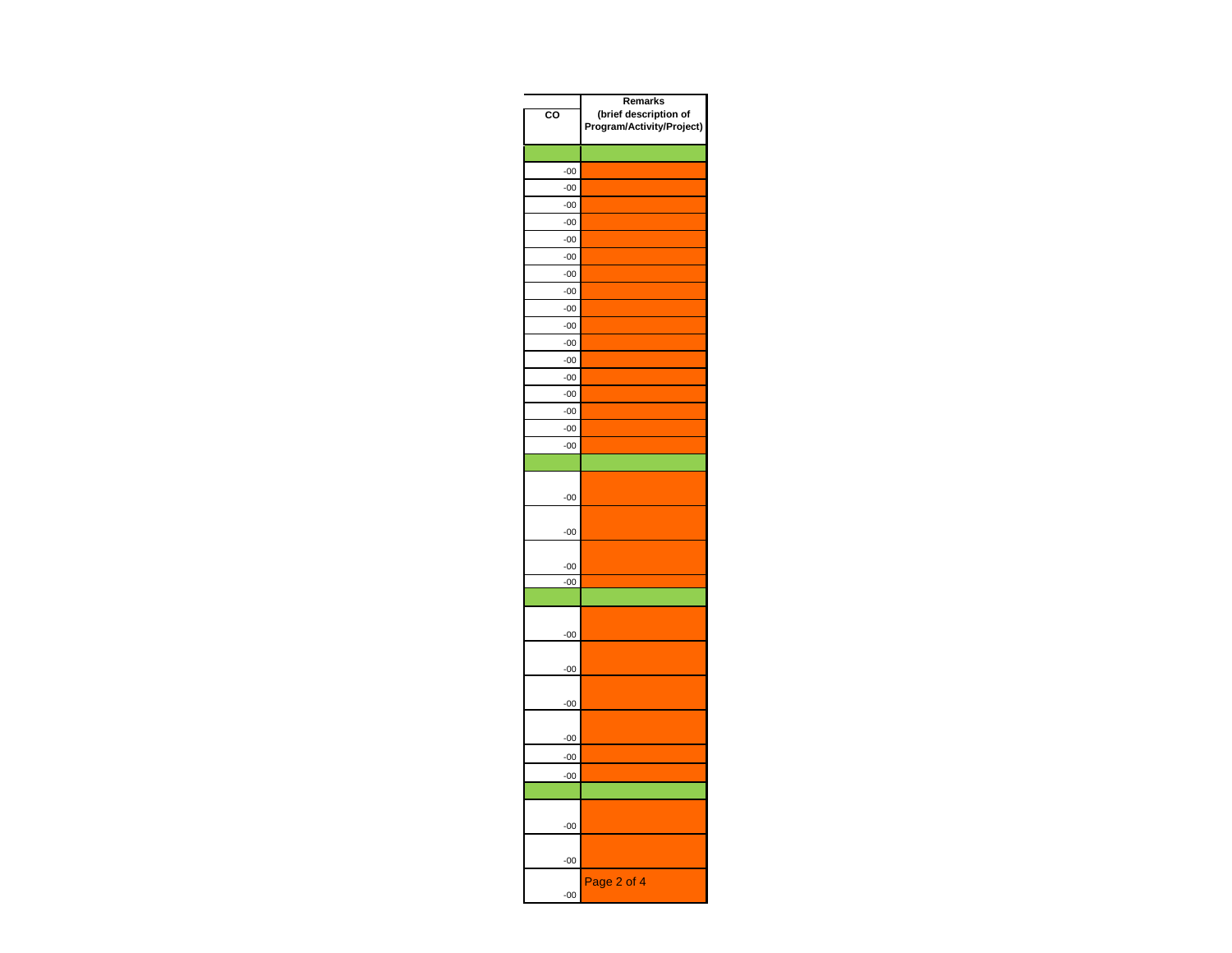|                          | Training/seminars/conferences-4th Quarter DARAB        |                                                  | NP-53.10 Lease of Real Property and Venue | Quarterly                               | Quarterly                 | Quarterly                                              | Quarterly | GoP                                            | $-00$         | $-00 -$                   |  |
|--------------------------|--------------------------------------------------------|--------------------------------------------------|-------------------------------------------|-----------------------------------------|---------------------------|--------------------------------------------------------|-----------|------------------------------------------------|---------------|---------------------------|--|
| 50213050-03              | Repairs and Maintenance                                | DARAB                                            | NP-53.9 - Small Value Procurement         | Quarterly                               | Quarterly                 | Quarterly                                              | Quarterly | GoP                                            | 50,000.00     | 50,000.00                 |  |
|                          | <b>Technical Advisory Support Services</b>             |                                                  |                                           |                                         |                           |                                                        |           |                                                |               |                           |  |
|                          | Training/seminars/conferences-1st Quarter   TASS       |                                                  | NP-53.10 Lease of Real Property and Venue | Quarterly                               | Quarterly                 | Quarterly                                              | Quarterly | GoP                                            | 148,000.00    | 148,000.00                |  |
| 50202010 00              | Training/seminars/conferences-2nd<br>Quarter           | <b>TASS</b>                                      | NP-53.10 Lease of Real Property and Venue | Quarterly                               | Quarterly                 | Quarterly                                              | Quarterly | GoP                                            | 627.000.00    | 627.000.00                |  |
|                          | Training/seminars/conferences-3rd<br>Quarter           | <b>TASS</b>                                      | NP-53.10 Lease of Real Property and Venue | Quarterly                               | Quarterly                 | Quarterly                                              | Quarterly | GoP                                            | 269,000.00    | 269,000.00                |  |
|                          | Training/seminars/conferences-4th Quarter TASS         |                                                  | NP-53.10 Lease of Real Property and Venue | Quarterly                               | Quarterly                 | Quarterly                                              | Quarterly | GoP                                            | 15,000.00     | 15,000.00                 |  |
| 50213050-03              | Repairs and Maintenance                                | <b>TASS</b>                                      | NP-53.9 - Small Value Procurement         | Quarterly                               | Quarterly                 | Quarterly                                              | Quarterly | GoP                                            | 100,000.00    | 100,000.00                |  |
|                          | Farm Machinery and Equipment/<br>Implement under EPahP | <b>TASS</b>                                      | NP-53.9 - Small Value Procurement         | 5/3-6/2021                              | 5/6/2021                  | 5/7/2021                                               | 5/7/2021  | GoP                                            | 900,000.00    | 900,000.00                |  |
|                          | Farm Machinery and Equipment/<br>Implement under CRFP  | <b>TASS</b>                                      | Public Bidding                            | 5/3-10/2021                             | 5/23/2021                 | 5/26/2021                                              | 5/27/2021 | GoP                                            | 2,250,000.00  | 2.250.000.00              |  |
|                          | <b>DARPO Office Supplies and Equipments</b>            |                                                  |                                           |                                         |                           |                                                        |           |                                                |               |                           |  |
|                          | PS-DBM                                                 | <b>DAR</b>                                       | NP-53.5 Agency-to-Agency                  | Quarterly                               | Quarterly                 | Quarterly                                              | Quarterly | GoP                                            | 454,945.00    | 454,945.00                |  |
| 50203010 00              | Office supplies- Not Availbale at PS-DBM               | DAR                                              | NP-53.9 - Small Value Procurement         | Quarterly                               | Quarterly                 | Quarterly                                              | Quarterly | GoP                                            | 466,055.00    | 466,055.00                |  |
| <b>GRAND TOTAL</b>       |                                                        |                                                  |                                           |                                         |                           |                                                        |           |                                                | 13,618,000.00 | 13,618,000.00             |  |
| Prepared by:             |                                                        | End-Users:                                       |                                           |                                         |                           | Recommending Approval Bids and Awards Committee (BAC): |           |                                                |               |                           |  |
|                          |                                                        |                                                  |                                           |                                         |                           |                                                        |           |                                                |               |                           |  |
|                          | <b>MAFHIL K. GARCIA</b>                                |                                                  | ATTY, JEHAN M. TABAYAG                    |                                         | <b>LYDIA S. SARMIENTO</b> |                                                        |           | <b>MAXIMA M. GRIEGO</b>                        |               | <b>LYDIA S. SARMIENTO</b> |  |
| <b>BAC</b> Secretariat   |                                                        | Chief, Legal Div.                                |                                           | <b>Team Leader-LTS</b>                  |                           | Member                                                 |           | Member                                         |               |                           |  |
| Validated by:            |                                                        | <b>ENGR. REY ARNOLD M. PASTORES</b><br>CARPO-PBD |                                           | ATTY, PACITO M. CANONOY<br><b>RARAD</b> |                           | <b>RODRIGO P. MAZO</b><br>Member                       |           | <b>MARIA SHARON B. DESEAR</b><br>Vice-Chairman |               |                           |  |
| <b>ADELYN M. CABRIEL</b> |                                                        |                                                  |                                           |                                         |                           |                                                        |           |                                                |               |                           |  |
|                          | <b>Budget Officer</b>                                  |                                                  |                                           |                                         |                           |                                                        |           |                                                |               |                           |  |
|                          |                                                        | <b>MARIA SHARON B. DESEAR</b>                    |                                           |                                         |                           | <b>ENGR. REY ARNOLD M. PASTORES</b>                    |           |                                                |               |                           |  |
|                          | CAO                                                    |                                                  |                                           |                                         |                           | Chairman                                               |           |                                                |               |                           |  |